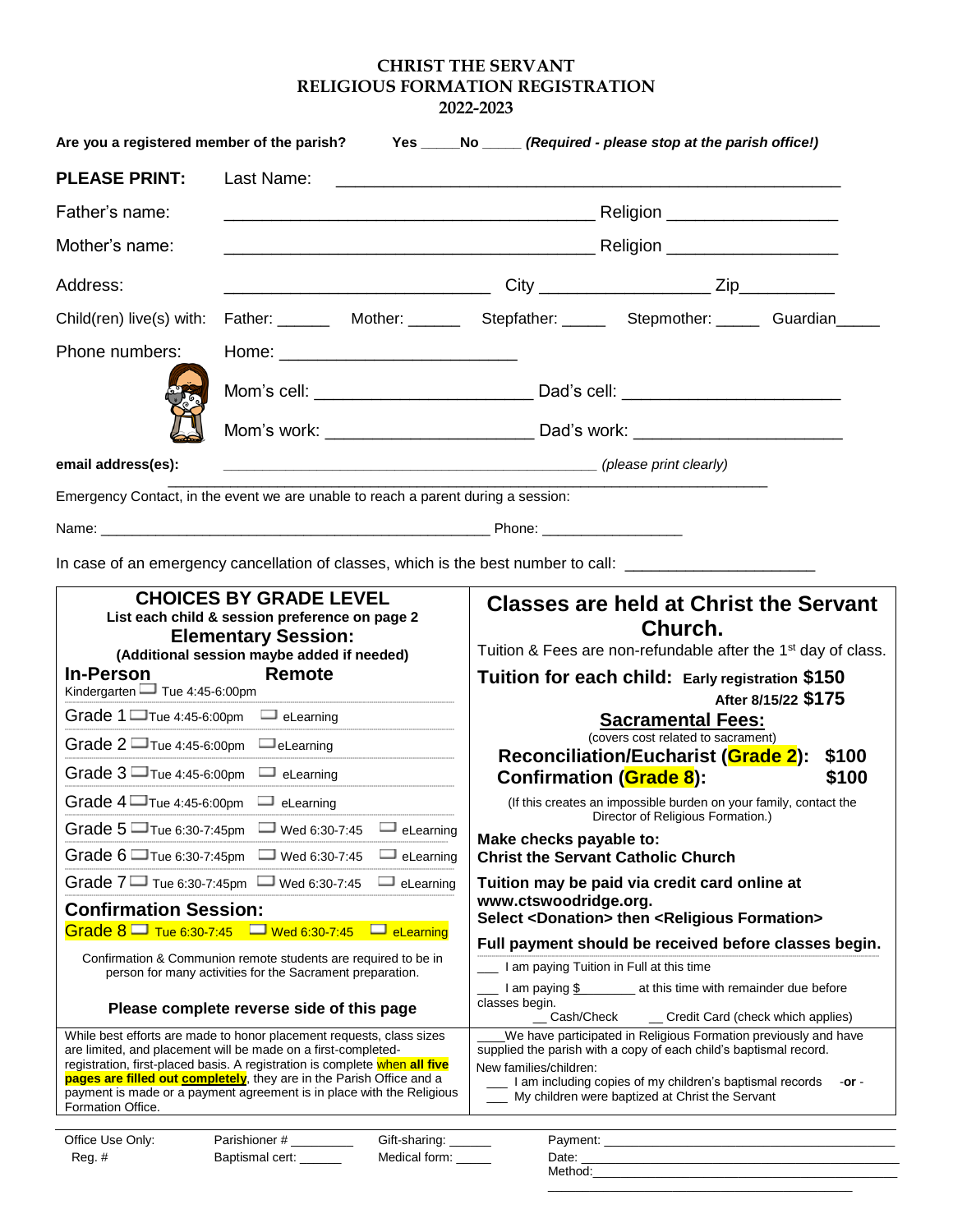## **Family Last Name:** \_\_\_\_\_\_\_\_\_\_\_\_\_\_\_\_\_\_\_\_\_\_\_\_\_\_\_\_\_\_\_\_\_\_\_\_\_\_\_\_\_\_

| Fallilly Last Natile:<br>$\mathbb{C}^2$                                                                                                                                                                                                                                                                                                                                                                                                                                                                                                                                                                                                        |     |                         |                                             |                                   |               |                                               |                                                     |                                              |
|------------------------------------------------------------------------------------------------------------------------------------------------------------------------------------------------------------------------------------------------------------------------------------------------------------------------------------------------------------------------------------------------------------------------------------------------------------------------------------------------------------------------------------------------------------------------------------------------------------------------------------------------|-----|-------------------------|---------------------------------------------|-----------------------------------|---------------|-----------------------------------------------|-----------------------------------------------------|----------------------------------------------|
| <b>Child's First Name</b><br>(Enter each child below)                                                                                                                                                                                                                                                                                                                                                                                                                                                                                                                                                                                          | M/F | Date of<br><b>Birth</b> | <b>Last RF</b><br>Grade<br><b>Completed</b> | <b>School</b><br>Grade<br>2022-23 | <b>School</b> | <b>Sacraments</b><br>(Check if Received)      | 1 <sup>st</sup><br><b>Choice</b><br><b>Day/Time</b> | 2 <sup>nd</sup><br><b>Choice</b><br>Day/Time |
| 1.                                                                                                                                                                                                                                                                                                                                                                                                                                                                                                                                                                                                                                             |     |                         |                                             |                                   |               | Baptism<br>Reconciliation<br>Eucharist        |                                                     |                                              |
| <b>Medical Conditions, Allergies</b>                                                                                                                                                                                                                                                                                                                                                                                                                                                                                                                                                                                                           |     |                         |                                             |                                   |               |                                               |                                                     |                                              |
| <b>Special Educational Needs</b>                                                                                                                                                                                                                                                                                                                                                                                                                                                                                                                                                                                                               |     |                         |                                             |                                   |               |                                               |                                                     |                                              |
| How Does Your Child Learn Best?                                                                                                                                                                                                                                                                                                                                                                                                                                                                                                                                                                                                                |     |                         |                                             |                                   |               |                                               |                                                     |                                              |
| <b>Special Emotional Needs or Situations</b>                                                                                                                                                                                                                                                                                                                                                                                                                                                                                                                                                                                                   |     |                         |                                             |                                   |               |                                               |                                                     |                                              |
| 2.                                                                                                                                                                                                                                                                                                                                                                                                                                                                                                                                                                                                                                             |     |                         |                                             |                                   |               | <b>Baptism</b><br>Reconciliation<br>Eucharist |                                                     |                                              |
| <b>Medical Conditions</b>                                                                                                                                                                                                                                                                                                                                                                                                                                                                                                                                                                                                                      |     |                         |                                             |                                   |               |                                               |                                                     |                                              |
| <b>Special Educational Needs</b>                                                                                                                                                                                                                                                                                                                                                                                                                                                                                                                                                                                                               |     |                         |                                             |                                   |               |                                               |                                                     |                                              |
| How Does Your Child Learn Best?                                                                                                                                                                                                                                                                                                                                                                                                                                                                                                                                                                                                                |     |                         |                                             |                                   |               |                                               |                                                     |                                              |
| Special Emotional Needs or Situations                                                                                                                                                                                                                                                                                                                                                                                                                                                                                                                                                                                                          |     |                         |                                             |                                   |               |                                               |                                                     |                                              |
| 3.                                                                                                                                                                                                                                                                                                                                                                                                                                                                                                                                                                                                                                             |     |                         |                                             |                                   |               | <b>Baptism</b><br>Reconciliation<br>Eucharist |                                                     |                                              |
| <b>Medical Conditions, Allergies</b>                                                                                                                                                                                                                                                                                                                                                                                                                                                                                                                                                                                                           |     |                         |                                             |                                   |               |                                               |                                                     |                                              |
| <b>Special Educational Needs</b>                                                                                                                                                                                                                                                                                                                                                                                                                                                                                                                                                                                                               |     |                         |                                             |                                   |               |                                               |                                                     |                                              |
| How Does Your Child Learn Best?                                                                                                                                                                                                                                                                                                                                                                                                                                                                                                                                                                                                                |     |                         |                                             |                                   |               |                                               |                                                     |                                              |
| Special Emotional Needs or Situations                                                                                                                                                                                                                                                                                                                                                                                                                                                                                                                                                                                                          |     |                         |                                             |                                   |               |                                               |                                                     |                                              |
| 4.                                                                                                                                                                                                                                                                                                                                                                                                                                                                                                                                                                                                                                             |     |                         |                                             |                                   |               | <b>Baptism</b><br>Reconciliation<br>Eucharist |                                                     |                                              |
| <b>Medical Conditions, Allergies</b>                                                                                                                                                                                                                                                                                                                                                                                                                                                                                                                                                                                                           |     |                         |                                             |                                   |               |                                               |                                                     |                                              |
| <b>Special Educational Needs</b>                                                                                                                                                                                                                                                                                                                                                                                                                                                                                                                                                                                                               |     |                         |                                             |                                   |               |                                               |                                                     |                                              |
| How Does Your Child Learn Best?                                                                                                                                                                                                                                                                                                                                                                                                                                                                                                                                                                                                                |     |                         |                                             |                                   |               |                                               |                                                     |                                              |
| Special Emotional Needs or Situations                                                                                                                                                                                                                                                                                                                                                                                                                                                                                                                                                                                                          |     |                         |                                             |                                   |               |                                               |                                                     |                                              |
| The Diocese requires that the following acknowledgments to be on file for each family:<br>These forms are available online at the Religious Formation webpage or hard-copy outside the Religious Formation Office.<br><b>PARENT ACKNOWLEDGEMENT FOR 2022/2023</b><br>I acknowledge that I have received and read the:<br>• Parent Guide: Understanding & Preventing Child Sexual Abuse<br>• Parent Guide: Internet Safety for Children & Teens<br>• Diocesan Pastoral Policy Regarding Sexual Abuse of Minors<br>. Standards of Behavior for Those Working with Minors (Only for families NEW to the Religious Formation Program in 2022/2023) |     |                         |                                             |                                   |               |                                               |                                                     |                                              |
| I have reviewed the 2022-2023 Religious Formation Policy Handbook.                                                                                                                                                                                                                                                                                                                                                                                                                                                                                                                                                                             |     |                         |                                             |                                   |               |                                               |                                                     |                                              |
| Videotaping and Still Photographs may be taken during Religious Formation classes and events. I give permission for my child (ren)'s<br>participation in the videotaping and/or still photographs, which may be used for recording of events, and future promotional efforts,<br>including the parish website.<br>Parent Signature Management Communication of the Communication of the Communication of the Communication of the Communication of the Communication of the Communication of the Communication of the Communication of the Commu<br>Date: _____________________                                                                |     |                         |                                             |                                   |               |                                               |                                                     |                                              |
| The parties agree that this document may be electronically signed and that the electronic signatures appearing on this document are the same as<br>handwritten signatures for the purposes of validity, enforceability and admissibility.<br>Transmission via email is not encrypted, so if you are concerned about the security of your sensitive information, please print and fax this form, surface mail it<br>or hand deliver it.                                                                                                                                                                                                         |     |                         |                                             |                                   |               |                                               |                                                     |                                              |

S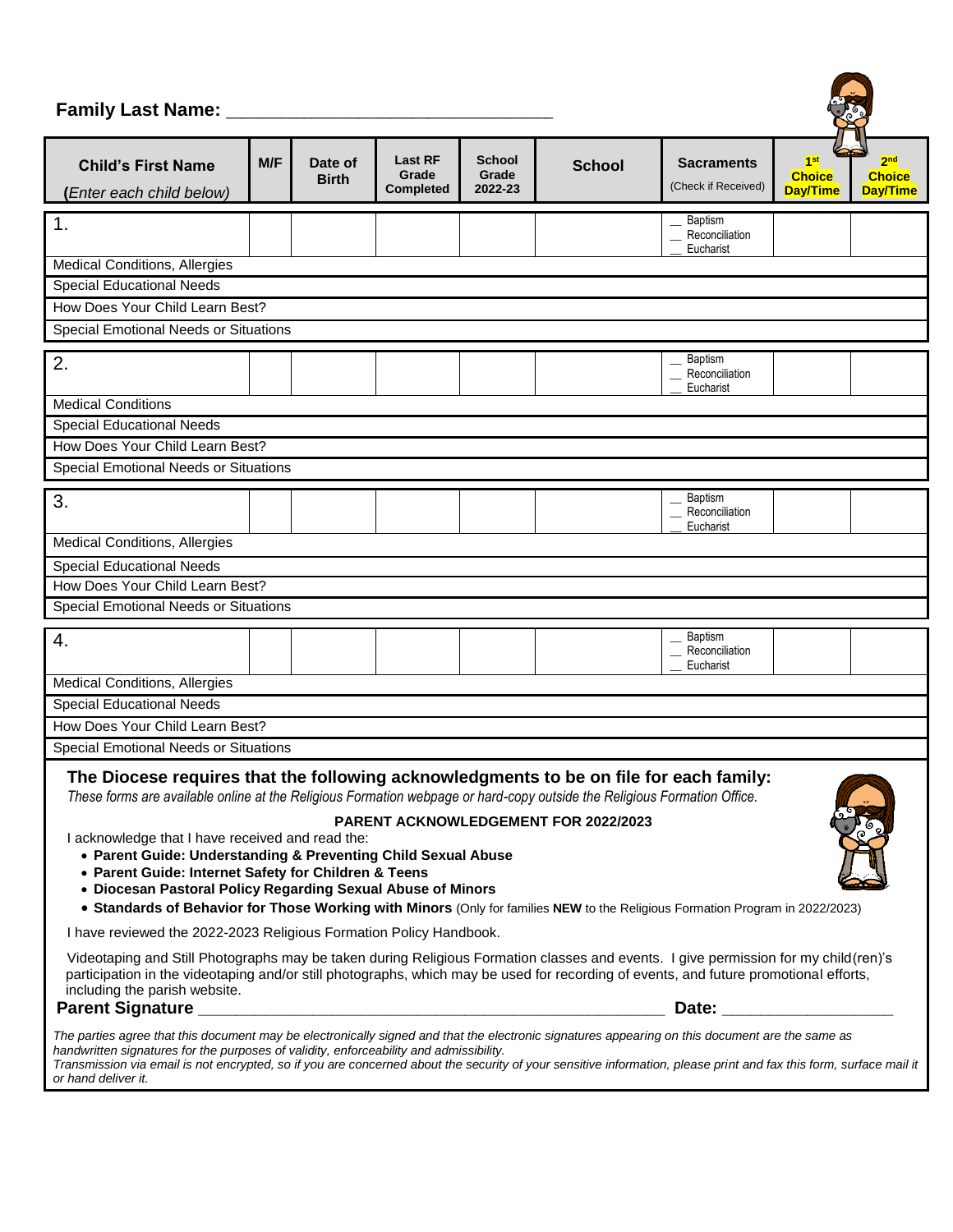## **CHRIST THE SERVANT PARISH RELIGIOUS FORMATION PROGRAM 2022-2023 MEDICAL PERMISSION FORM**

| <b>Insurance Information:</b> (same for all children in family)                                                                                                                                                                                                                                                                                                                                                                                                                                                                                                                                                                                                                                                                                                                                                                                                                      |  |  |  |  |  |  |
|--------------------------------------------------------------------------------------------------------------------------------------------------------------------------------------------------------------------------------------------------------------------------------------------------------------------------------------------------------------------------------------------------------------------------------------------------------------------------------------------------------------------------------------------------------------------------------------------------------------------------------------------------------------------------------------------------------------------------------------------------------------------------------------------------------------------------------------------------------------------------------------|--|--|--|--|--|--|
|                                                                                                                                                                                                                                                                                                                                                                                                                                                                                                                                                                                                                                                                                                                                                                                                                                                                                      |  |  |  |  |  |  |
|                                                                                                                                                                                                                                                                                                                                                                                                                                                                                                                                                                                                                                                                                                                                                                                                                                                                                      |  |  |  |  |  |  |
|                                                                                                                                                                                                                                                                                                                                                                                                                                                                                                                                                                                                                                                                                                                                                                                                                                                                                      |  |  |  |  |  |  |
|                                                                                                                                                                                                                                                                                                                                                                                                                                                                                                                                                                                                                                                                                                                                                                                                                                                                                      |  |  |  |  |  |  |
| I understand that first aid will be administered by the adult staff in charge of Religious Formation (and/or those<br>transporting my child to and from program events and activities) as their judgment deems advisable. I grant permission for<br>adult staff to make the necessary referrals to qualified physicians for treatment of illness or accidents of a more serious<br>nature. I understand that I will be promptly notified at the onset of any serious illness or in the event of a serious accident<br>and prior to any major surgery, unless a delay in communication would endanger life. In case of medical emergency, I<br>understand that every effort will be made to contact me. In the event that I cannot be reached, I hereby give permission to<br>the physicians selected by the adult staff to secure proper treatment for my child as deemed necessary. |  |  |  |  |  |  |
|                                                                                                                                                                                                                                                                                                                                                                                                                                                                                                                                                                                                                                                                                                                                                                                                                                                                                      |  |  |  |  |  |  |
| Does this child have allergies? (Medication, foods, insect bites or stings, etc.)                                                                                                                                                                                                                                                                                                                                                                                                                                                                                                                                                                                                                                                                                                                                                                                                    |  |  |  |  |  |  |
|                                                                                                                                                                                                                                                                                                                                                                                                                                                                                                                                                                                                                                                                                                                                                                                                                                                                                      |  |  |  |  |  |  |
| (First and Last)<br>Does this child have allergies? (Medication, foods, insect bites or stings, etc.)<br>No ______                                                                                                                                                                                                                                                                                                                                                                                                                                                                                                                                                                                                                                                                                                                                                                   |  |  |  |  |  |  |
|                                                                                                                                                                                                                                                                                                                                                                                                                                                                                                                                                                                                                                                                                                                                                                                                                                                                                      |  |  |  |  |  |  |
|                                                                                                                                                                                                                                                                                                                                                                                                                                                                                                                                                                                                                                                                                                                                                                                                                                                                                      |  |  |  |  |  |  |
| Does this child have allergies? (Medication, foods, insect bites or stings, etc.)                                                                                                                                                                                                                                                                                                                                                                                                                                                                                                                                                                                                                                                                                                                                                                                                    |  |  |  |  |  |  |
| $No \_\_$                                                                                                                                                                                                                                                                                                                                                                                                                                                                                                                                                                                                                                                                                                                                                                                                                                                                            |  |  |  |  |  |  |
|                                                                                                                                                                                                                                                                                                                                                                                                                                                                                                                                                                                                                                                                                                                                                                                                                                                                                      |  |  |  |  |  |  |
| Does this child have allergies? (Medication, foods, insect bites or stings, etc.)                                                                                                                                                                                                                                                                                                                                                                                                                                                                                                                                                                                                                                                                                                                                                                                                    |  |  |  |  |  |  |
|                                                                                                                                                                                                                                                                                                                                                                                                                                                                                                                                                                                                                                                                                                                                                                                                                                                                                      |  |  |  |  |  |  |
| The parties agree that this document may be electronically signed and that the electronic signatures appearing on this document are                                                                                                                                                                                                                                                                                                                                                                                                                                                                                                                                                                                                                                                                                                                                                  |  |  |  |  |  |  |

*the same as handwritten signatures for the purposes of validity, enforceability and admissibility.*

*Transmission via email is not encrypted, so if you are concerned about the security of your sensitive information, please print and fax this form, surface mail it or hand deliver it.*